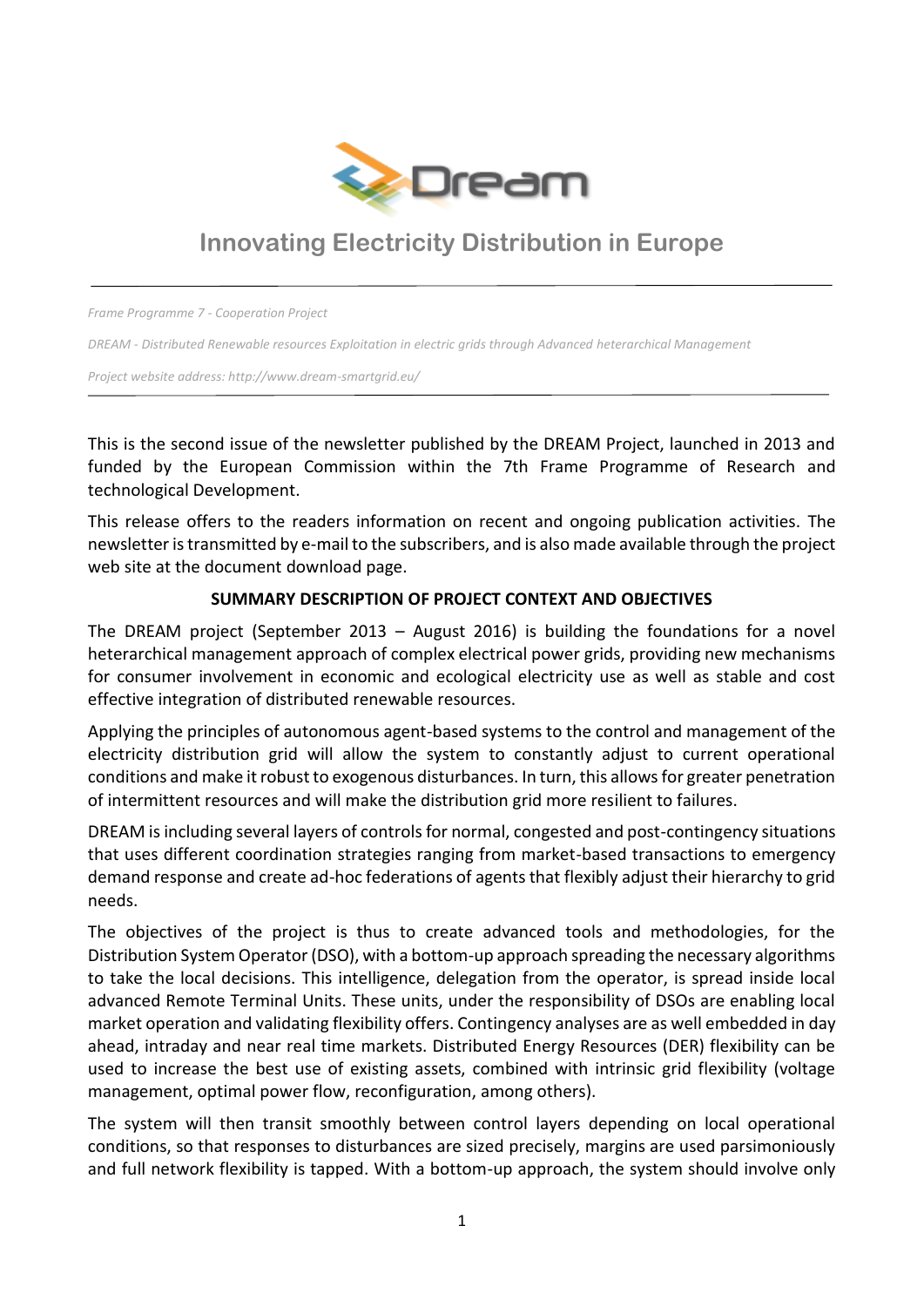limited data transfers and fewer centralized control, promoting extensibility, heterogeneity and easy deployment across countries with different network architectures and hardware manufacturers.

#### **WINTER SCHOOL IN GRENOBLE**

On December 14<sup>th</sup> to 17<sup>th</sup>, 2015 Grenoble INP – ENSE3 hosted the DREAM Winter School, a four day meeting with the participation of 120 experts and students focused on distributed intelligence for Smart Grids, with special interest on agent based coordination, rural areas or congestion management.

Coordinated by Prof. Raphael Caire, Scientific Coordinator of the DREAM project, the event invited outstanding speakers from the



DREAM web site.



DREAM, INCREASE and IDE4L consortia and contributed to fostering exchanges and expertise between the twin projects.

Approximately 80 Master Students – in link with KIC Innoenergy – and 10 PhD students from different European universities benefited from the experience!

Several presentations (movies and slides) are publicly available and can be viewed or downloaded from the dedicated page in the

## **NEW PLANNED PUBLICATIONS**

Leveraging its research results, DREAM is now fully focusing on experiments and demonstrations in real energy distribution environments and in advanced simulation facilities.

At this stage of the project, dissemination of scientific results is of utmost importance. To that end, several research topics will be published and possibly presented in Conferences.

Under the coordination of Rieke Baerenfaenger from the University of ST Gallen, a team is preparing a publication to report the project findings related to the *Classification of Flexibility Types in Smart Electric Distribution Grids*.

"Flexibility" is often an ambiguous concept in the context of smart distribution grids. New technical smart grid solutions are usually designed for one particular use case, for example a use case targeted to a specific actor in a specific grid level at a specific time horizon. These solutions therefore have their very own understanding of flexibility.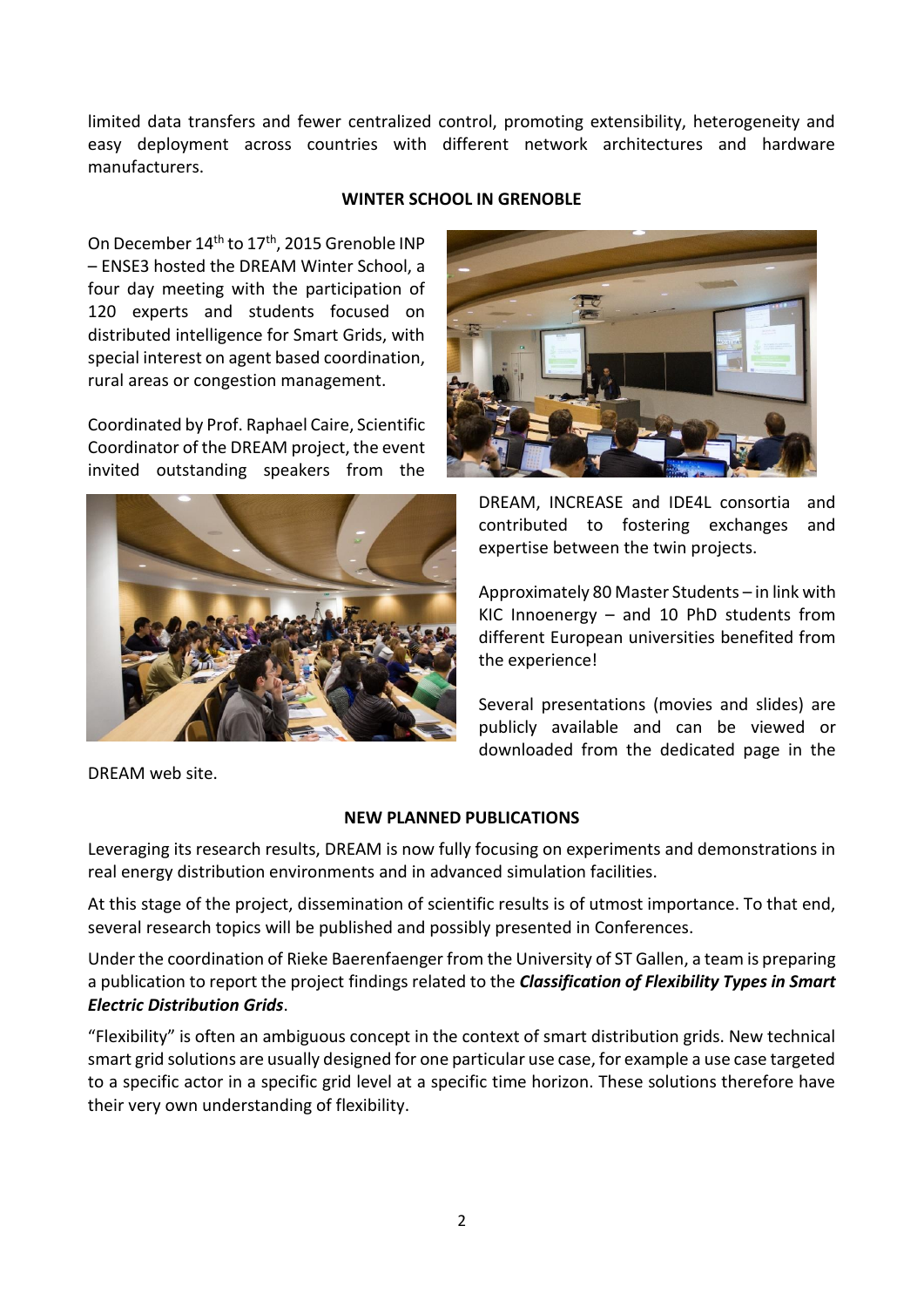DREAM will propose own flexibility description methodology (a "taxonomy"), which allows to unambiguously define the type of flexibility used by a specific smart grid use case depending on the purpose and context of the flexibility. This will include the capability to list and define the main flexibility types that are required for advanced heterarchical management in the distribution grid and explain how they relate to each other over time. The main benefit of this taxonomy is that it may remove communication barriers in large smart grid research and practical implementation projects, which are caused by implicit assumptions of a use case developer about the use case context. It may thereby speed up implementation of new mechanisms in the field and improve the transferability of results from one project to another. Modeling different flexibility types should also help identify possible conflicts from using the same flexibility in real-world applications.

Under the leadership of René Kamphuis from TNO, a project team is in charge of the publication on the theme of multi-objective **heterarchic hybrid coordination strategy**.

This would be focused on the case of a hybrid coordination strategy for congestion management and market optimization using the DREAM framework.



A heterarchic, hybrid software agent based market approach is applied in a simulated grid segment the size of a residential neighbourhood with heat pumps and electricity storage systems.

The agents express their flexibility into bid-curves using the PowerMatcher platform. Additionally, in contingency situations, flexibility offers from device agents are available.

Using arbitrage with bid ladders, these offers are combined to allocate the most suited devices to deliver demand response in the affected area. Results are analyzed in terms of realized comfort and amount of stored electricity.

Emmanuelle Vanet from the University of Grenoble is addressing an additional publication subject, related to the **optimised activation of flexibility for the management of distribution constraints**, where the LV4MV concept is exploited.



The objective of this method is to prepare flexibility provision and to plan the best economic activation of MV and LV flexibility offers to solve the cases of MV constraints deviations caused by the increased penetration of Distributed Energy Resources (DER), while ensuring that LV

network constraints are satisfied.In the presented context, end user's flexibility is the modification of generation and/or consumption patterns (both demand and supply side). Instead of using LV flexibilities locally, the provision of them for MV level would enable a better repartition of the flexibility offers and would ensure fairer and lower prices in the MV local market.